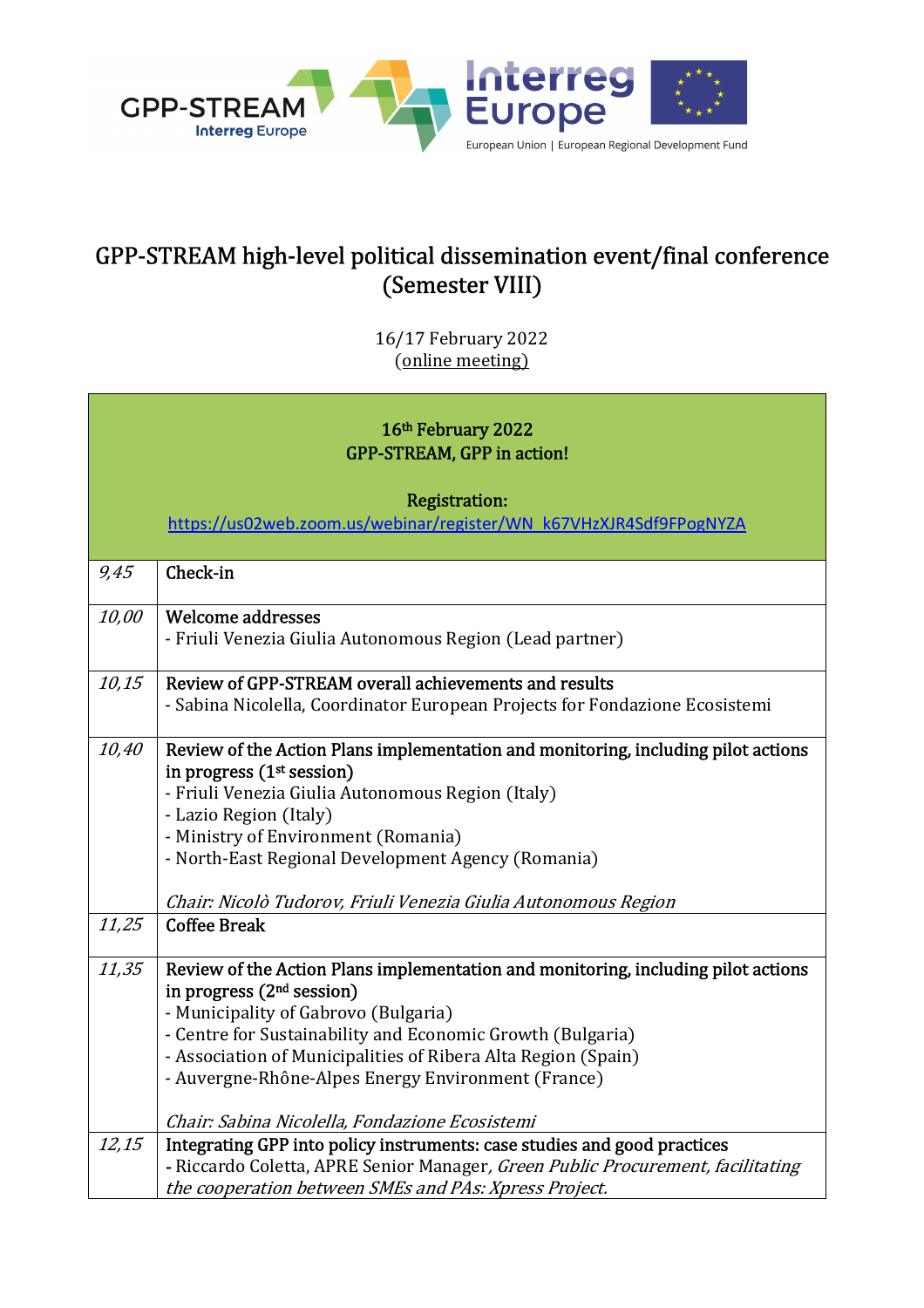

٦

| 12,50                                                                                          | - Gianluca Cocco, Sardinia Region, Service for environmental sustainability,<br>strategic assessment and information systems, <i>Environmental sustainability</i><br>strategies of the Sardinia Region. Sustainable development and GPP: new skills<br>for emerging challenges.<br>Chair: Sabina Nicolella, Fondazione Ecosistemi<br>Conclusions<br>-Nicolò Tudorov, Friuli Venezia Giulia Autonomous Region                                                                                                                                                                                                                                                                                                                                                                   |  |
|------------------------------------------------------------------------------------------------|--------------------------------------------------------------------------------------------------------------------------------------------------------------------------------------------------------------------------------------------------------------------------------------------------------------------------------------------------------------------------------------------------------------------------------------------------------------------------------------------------------------------------------------------------------------------------------------------------------------------------------------------------------------------------------------------------------------------------------------------------------------------------------|--|
| 17th February 2020 -<br>Policies, practices and financial instruments for a sustainable Europe |                                                                                                                                                                                                                                                                                                                                                                                                                                                                                                                                                                                                                                                                                                                                                                                |  |
| <b>Registration:</b><br>https://us02web.zoom.us/webinar/register/WN_Bal3VV69T12vEzPtC-0c-A     |                                                                                                                                                                                                                                                                                                                                                                                                                                                                                                                                                                                                                                                                                                                                                                                |  |
| 9,45                                                                                           | Check-in                                                                                                                                                                                                                                                                                                                                                                                                                                                                                                                                                                                                                                                                                                                                                                       |  |
| 10,00                                                                                          | A safer and sustainable future for Europe: the DNSH principle in action, for a truly<br>ecological transition of the European economy                                                                                                                                                                                                                                                                                                                                                                                                                                                                                                                                                                                                                                          |  |
|                                                                                                | Public administrations in the EU are facing a significant challenge: securing economic development<br>without producing any significant harm to the environment. The compliance with the 'do no<br>significant harm' principle (DNSH) shall be ensured under cohesion policy, in coherence with the<br>approach under the Recovery and Resilience Facility (RRF). Furthermore, in the Green Deal<br>framework, PAs need to foster their policies towards climate change action (mitigation and<br>adaptation): decarbonising to tackle global warning, ensuring prosperity and wellbeing, changing<br>behaviours across society. GPP and other instruments can be useful tools for PAs to face these<br>challenges and reach climate change and sustainable development goals. |  |
|                                                                                                | - Massimo Canali - Friuli Venezia Giulia Central Director for Environmental<br>Protection, energy and sustainable development<br><i>Welcome address</i>                                                                                                                                                                                                                                                                                                                                                                                                                                                                                                                                                                                                                        |  |
|                                                                                                | - Vincenzo Capocasale, Interreg Europe Secretariat<br>Interreg Europe: the state of play of interregional cooperation                                                                                                                                                                                                                                                                                                                                                                                                                                                                                                                                                                                                                                                          |  |
|                                                                                                | - Enrico Degiorgis – European Commission, DG Environment<br>The EU green public procurement policy                                                                                                                                                                                                                                                                                                                                                                                                                                                                                                                                                                                                                                                                             |  |
|                                                                                                | - Alexandra Lamotte – Ministry for ecological transition (France)<br>Regulatory framework and support for sustainable public procurement in France.                                                                                                                                                                                                                                                                                                                                                                                                                                                                                                                                                                                                                            |  |
|                                                                                                | - Cristina Peretti-Ministry of the Ecological Transition (Italy), GPP Working<br>Group<br>Italian Green Public Procurement legal and technical framework: a driver for<br>circular economy                                                                                                                                                                                                                                                                                                                                                                                                                                                                                                                                                                                     |  |
|                                                                                                | - Alberta Congeduti, Ecosistemi Foundation                                                                                                                                                                                                                                                                                                                                                                                                                                                                                                                                                                                                                                                                                                                                     |  |